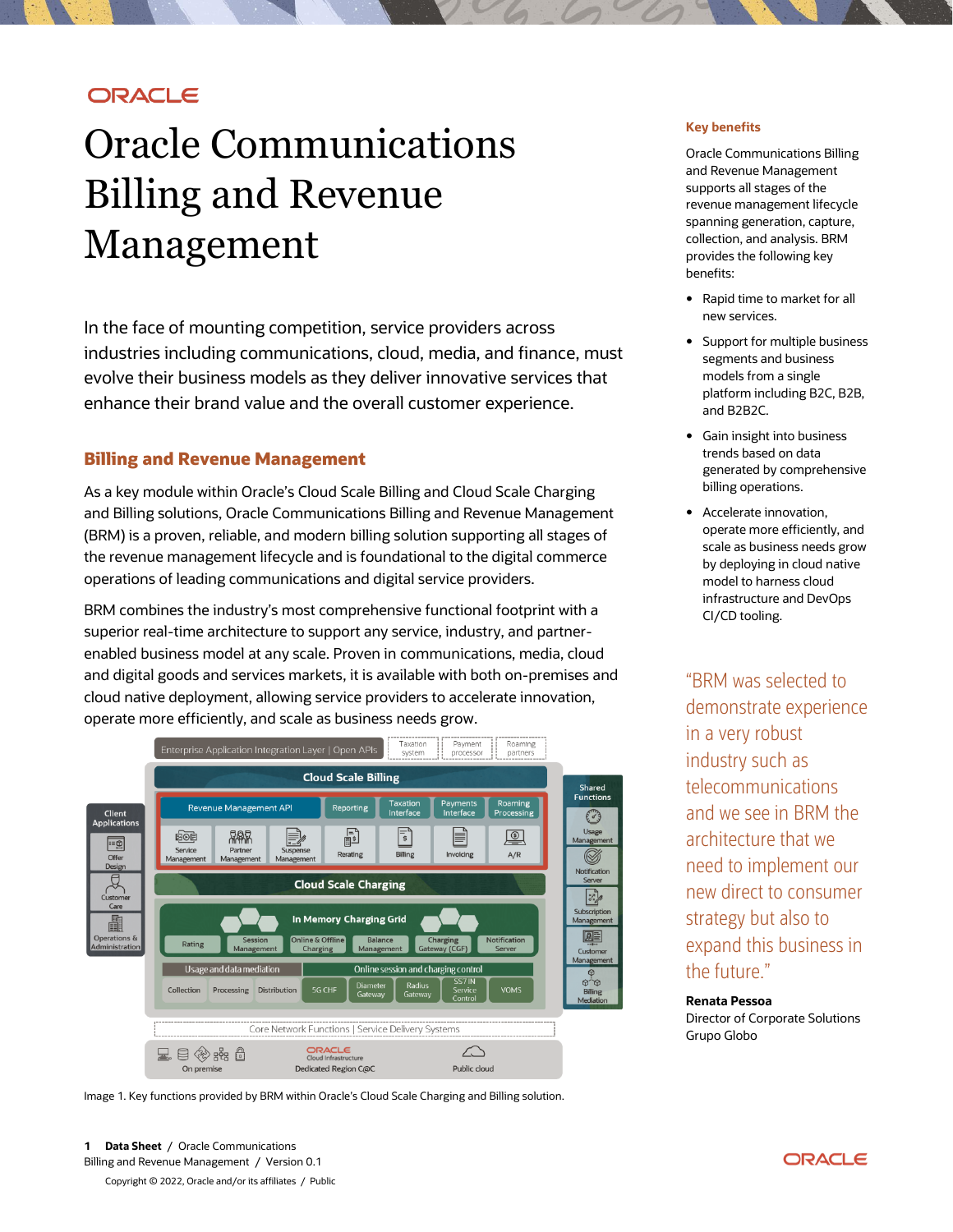## **Support all stages of the revenue management lifecycle**

The key to supporting the flexibility, innovation, agility, and customer-centricity required for successful service providers is the underlying revenue management system. Revenue management is the end-to-end process for generating, capturing, and collecting revenue for each service and customer. Revenue management includes the ongoing process of analyzing, evaluating, and optimizing each phase of the lifecycle, providing complete insight and intelligence into the revenue relationships that customers have with their service provider and partners. Billing and Revenue Management is the only productbased revenue management solution that is functionally rich enough to support the customer-centric, innovative business and revenue growth demands required by service providers across industries.



Image 2. The revenue management lifecycle supported by BRM functionality

## **Revenue generation**

*Revenue generation enables the delivery of services at optimal prices for the user, service provider, and partner.* 

**Rapid offer, bundle, and tariff design.** BRM provides an intuitive web-based top-down Pricing Design Center (PDC) tool with certified conformance to the TM Forum SID model. It can be used to configure a full spectrum of service level product offer, pricing and subscription capabilities with granular rules and to create unlimited plans, pricing offers, discounts and promotions in minutes, versus hours or days by leveraging a range of offer building blocks.

| Pricing Setup                                                                                                                                   | Workspace $\times$ test $\times$                  |                                        |             |                 |                                                                                     |                               |                                  |
|-------------------------------------------------------------------------------------------------------------------------------------------------|---------------------------------------------------|----------------------------------------|-------------|-----------------|-------------------------------------------------------------------------------------|-------------------------------|----------------------------------|
| Pricing                                                                                                                                         | <b>Charge Offer</b>                               |                                        |             |                 |                                                                                     | Edit Validate Save As Used By | Delete                           |
| d Offers<br>- Create Charge Offer<br>- Create Discount Offer<br>· Create ChargeShare Offer<br>d Bundling<br>· Create Bundle<br>- Create Package | General Information                               |                                        |             |                 |                                                                                     |                               |                                  |
|                                                                                                                                                 | Name test<br>Description test                     |                                        |             | $\mathcal{A}$   | Type Subscription<br>Applicable To TelcoGsmTelephony<br>Phase Draft (CS_Remittance) |                               |                                  |
| - Create Package List<br>d Models & Selectors                                                                                                   | <b>Offer Settings</b>                             |                                        |             |                 |                                                                                     |                               |                                  |
| · Create Time Model<br>- Create Charge Selector<br>- Create Generic Selector<br>. Create Price Selector<br>. Create Discount Selector           | A Charges ®                                       |                                        |             |                 |                                                                                     |                               | Add Charge                       |
|                                                                                                                                                 | EventBillingProductFeeCycleCycle_forward_monthly  |                                        |             |                 |                                                                                     |                               |                                  |
|                                                                                                                                                 | Charge Currency: Afghan Afghani -                 |                                        |             |                 |                                                                                     |                               | Charge Actions +                 |
| Create USC Selector<br>- Create APN Selector                                                                                                    | Date Range: 30 Days after purchase - Never Ends - |                                        |             |                 |                                                                                     |                               |                                  |
| Analytics                                                                                                                                       | <b>Pricing Details: Pricing (B)</b>               |                                        |             |                 |                                                                                     |                               |                                  |
| - Offers by Service                                                                                                                             | $-3.83 - 36$                                      | Quantity Range No minimum - No maximum |             |                 |                                                                                     |                               | 444 8                            |
|                                                                                                                                                 | k<br>Impact                                       | Amount Balance Element                 | Per Unit    | Amount Is Valid | GLID                                                                                | Proration                     | Discounting                      |
|                                                                                                                                                 | Debit                                             | 80.0 Afghan Afghani                    | Amount Used | Not Applicable  | Not Set                                                                             |                               | Do not prorate _ Do not discount |
|                                                                                                                                                 |                                                   |                                        |             |                 |                                                                                     |                               |                                  |

Image 3. BRM's Pricing Design Center allows business users to launch digital offers with design-time flexibility

**2 Data Sheet** / Oracle Communications Billing and Revenue Management / Version 0.1 Copyright © 2022, Oracle and/or its affiliates / Public

#### **Key features**

- TM Forum certified pricing UI designed for the business user
- Ability to rate any metric or attribute
- Support any payment type or combination
- Authorize all transactions in real-time with a superior experience for digital services customers
- Monetize any consumer, enterprise and partnerenabled revenue stream while ensuring accurate accountability at every stage of the revenue lifecycle.
- Supports partner settlements for B2B2X and new partnerled business models.
- Modern architecture with cloud native foundations supporting DevOps agility and efficiency
- Extreme scalability and performance
- Billing and invoicing
- Subscriber lifecycle management and subscriptions
- Payment and collections
- Account receivables, taxation, and general ledger integration
- Contract management and revenue recognition
- Modern, secure web-based Billing Care and Business Operations Center applications
- Productized software that can be extended by developers with a fully documented and supported SDK
- API framework to integrate with external applications
- Alignment with TM Forum Open APIs and ODA

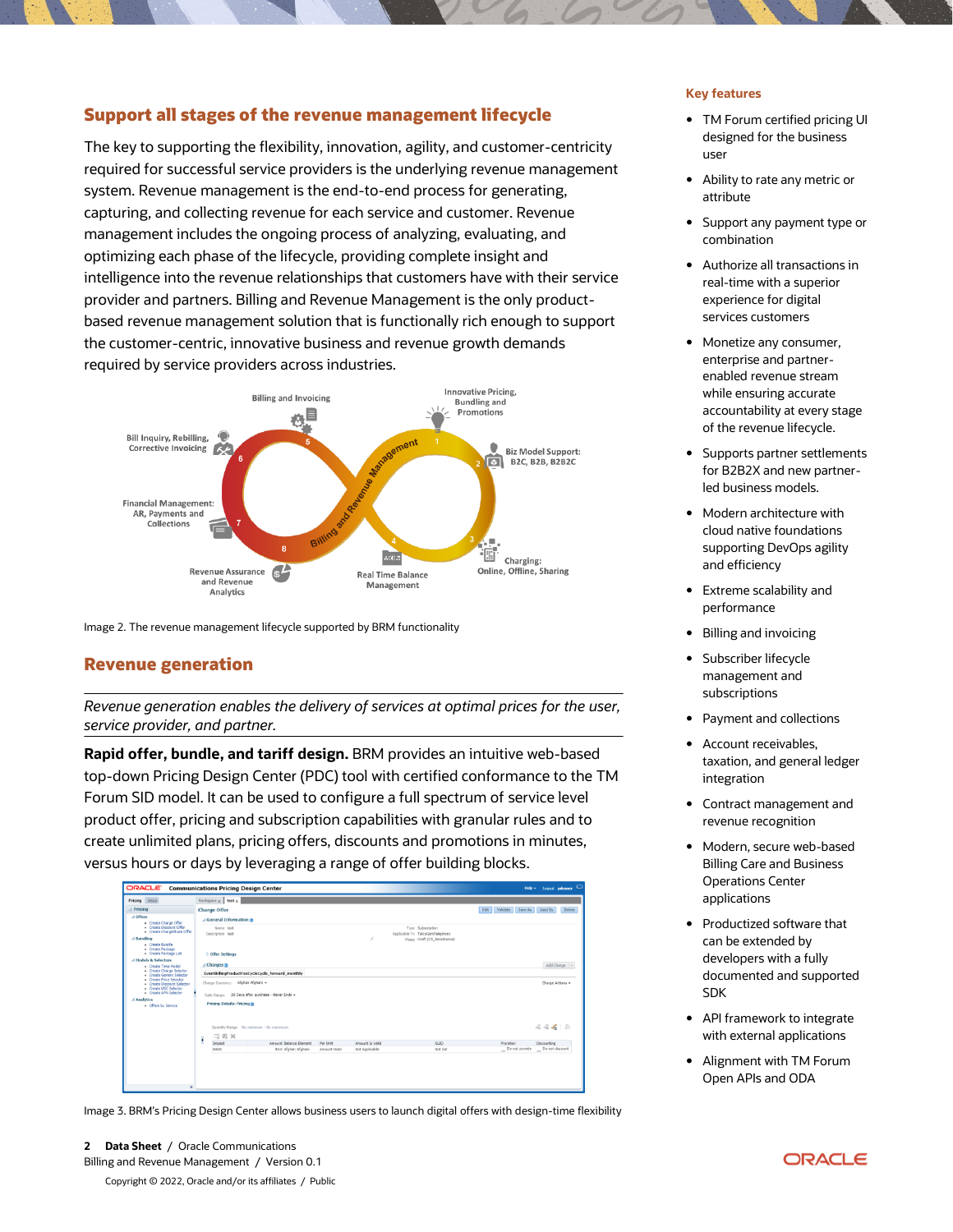PDC's powerful offer and pricing management capabilities enable service providers to rapidly respond to market conditions and satisfy sophisticated customer requirements by offering total pricing flexibility with unparalleled timeto-market performance. Adaptable to any service provider business model,

BRM enables revenue capture capabilities for any digital service, including cloud, media, entertainment, and other information services. With real-time access to customer data, service providers can centrally manage their customers and partners, and focus on revenue generation by introducing competitive market leading products and services to the right customers at the right time.

Profitable revenue share and settlements rules for more complex business and value chains with partners can also be created quickly and securely.

## **Revenue capture**

*Revenue capture is the process of rating and charging for the delivery, usage and consumption of assets and services. Any service metric that can be measured may be used as part of the pricing model.*

**Sharing groups.** BRM supports service providers across industries including communications, cloud, media, and financial services. Whether it is for a single subscriber or a complex enterprise with deep account hierarchies, BRM handles complex rating, charging, and discounting of monetary and non-monetary balances. In this way, competitive pricing models can be defined with flexible balance and credit controls which can be managed and updated in real-time.

**Subscriber lifecycle management and subscriptions.** BRM supports end to end subscriber lifecycle management, from account creation and service activation, through to management and care. BRM also supports a rich set of subscription capabilities:

- Cycles of any length: month, day, week, year, or multiples of these
- Service groups for efficient management of multi-service subscriptions
- Backdated and future-dated offer purchase/cancellation
- Proration options for mid-cycle activations/in-activations
- Automated re-rating for backdated actions and rate changes
- Monthly recuring charges (MRC), order to cash (OTC), and pricing promotion overrides.

## **Revenue collection**

*Revenue collection includes generation of bills and invoices and the accurate collection of payments.*

BRM provides full revenue collection capabilities and provides multi-currency financial management, accounts receivable, general ledger, taxation, payment processing and payment terms, collections, and dunning capabilities.

**Sophisticated customer and partner relationships.** BRM enables service providers to create partner agreements that enable revenues to be shared or

#### **Related Solutions**

BRM is an integrated component of the following solutions within the Cloud Scale Monetization portfolio:

- **[Cloud Scale Billing.](https://www.oracle.com/industries/communications/5g-monetization/billing-revenue-management/)** Bill for anything at any scale with a cloud native mediation, billing, and revenue management system to invoice payments and manage subscriptions, collections, receivables, and settlements.
- **[Cloud Scale Charging and](https://www.oracle.com/industries/communications/5g-monetization/business-support-system/)  [Billing.](https://www.oracle.com/industries/communications/5g-monetization/business-support-system/)** Monetize anything at any scale using preintegrated charging, offer design, billing, revenue, and account management for accelerated time to cash and accountability across the entire revenue lifecycle for any service and business model.

"Equifax selected cloud native deployment of Oracle Billing and Revenue Management to support our critical transformation imperatives of adopting cloud native architectures that increase operational efficiency and automation by aligning with DevOps principles. This positions our business for greater agility, speed, and innovation while reducing operational costs."

## **Gautam Tulsian**

SVP and CIO—Global Finance Equifax

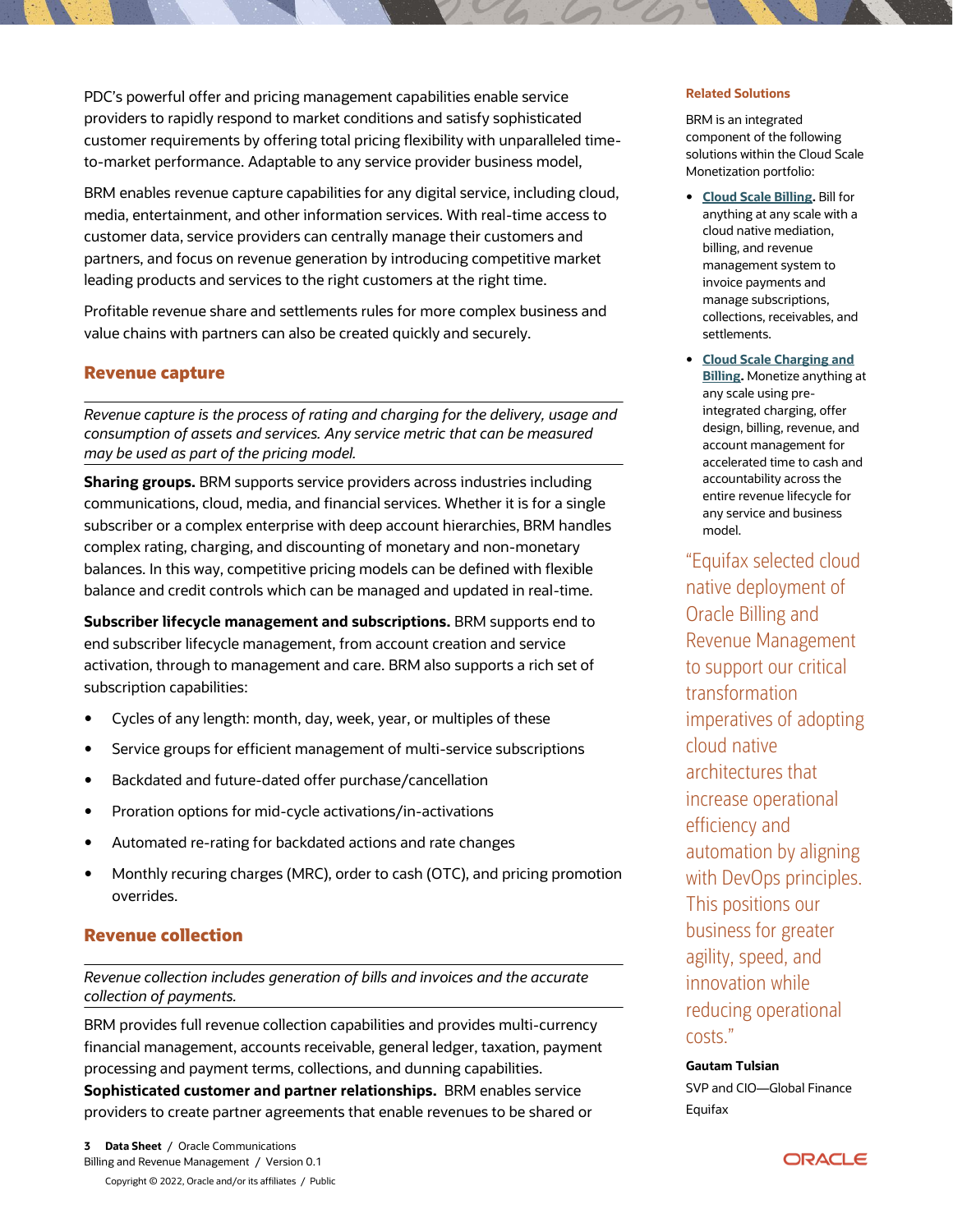paid and allows royalties to be collected from other third-party service or network providers and content or media partners. This capability enables partner settlements to be extended beyond simple sponsorship models to rich multilevel value chains as common and more prevalent in the wholesale, content and emerging M2M businesses.



#### Image 4. BRM supports B2C, B2B and B2B2X subscriber models

**Billing and invoicing.** BRM is built using patented real-time billing technology that provides CSPs with unmatched flexibility in supporting diverse billing requirements such as in-advance, on-demand, suspense management, open item, and balance forward with fully flexible and variable cycle support.

**Payments and collections.** BRM supports any payment method whether that be prepaid or postpaid, cash, credit card, check, vouchers, and coupons with comprehensive capabilities spanning top-up, split payments, deposits, installments, payment incentives, and commissions.

Multiple payment gateways are also pre-integrated such as Chase Paymentech and Single Euro Payments Area (SEPA). For collections, BRM provides a debt collections management GUI which enables fully automated collections profiles and scenarios configuration and enforcement. Dunning is provided with automatic notifications.

**Account receivables, taxation, and general ledger integration.** BRM provides a rich set of accounts receivable management capabilities including adjustments, disputes, and settlements along with payments and reversals, write-offs, and refunds. BRM can provide G/L reporting across any cycle and can be integrated into third party and Oracle ERP applications. Taxation includes support for realtime and billing time taxation models, in addition to integration with Vertex.

**Contract management and revenue recognition.** BRM provides support for ASC606/IFRS15 such as for terms definition (contract validity, identify early termination charges, renewal of contract with different terms) and deliverable definition (identifying contract deliverables, associating GL with deliverables, fair value/ standalone selling price of deliverable and optional bundles under separate accounting contracts). Early termination charges can be defined based on balance contract value or amount reduced over time while revenue earning, and reporting is also provided so that the transaction price and revenue allocation can be determined based on the relative FV/SSP of a deliverable.

#### **Oracle Communications Digital BSS Express**

Built on top of BRM, Digital BSS Express (DBX) is a preintegrated and extensible business support system (BSS) solution from Oracle Communications Consulting to support fixed or mobile offerings.

- **Future-proof.** DBX provides ordering, provisioning, rating, charging, billing, customer care, web-based care, and customer lifecycle management—all out of the box—and can be expanded as needed.
- **Agile.** Oracle's BSS solution supports multiple account and billing relationships, wholesale and retail business models, and distributor delivery channels. It also delivers prebuilt, flexible, and adaptable business processes based on industry standards.
- **Cost-effective.** Providing modern deployment models with scalability, performance, and extensibility at a low fixed operational cost, Oracle's carrier-grade products can be offered as a managed service and deployed on Oracle Cloud Infrastructure.

#### **[Watch a DBX video >>](https://www.oracle.com/industries/communications/5g-monetization/billing-revenue-management/?ytid=mXWqXRj7WuE)**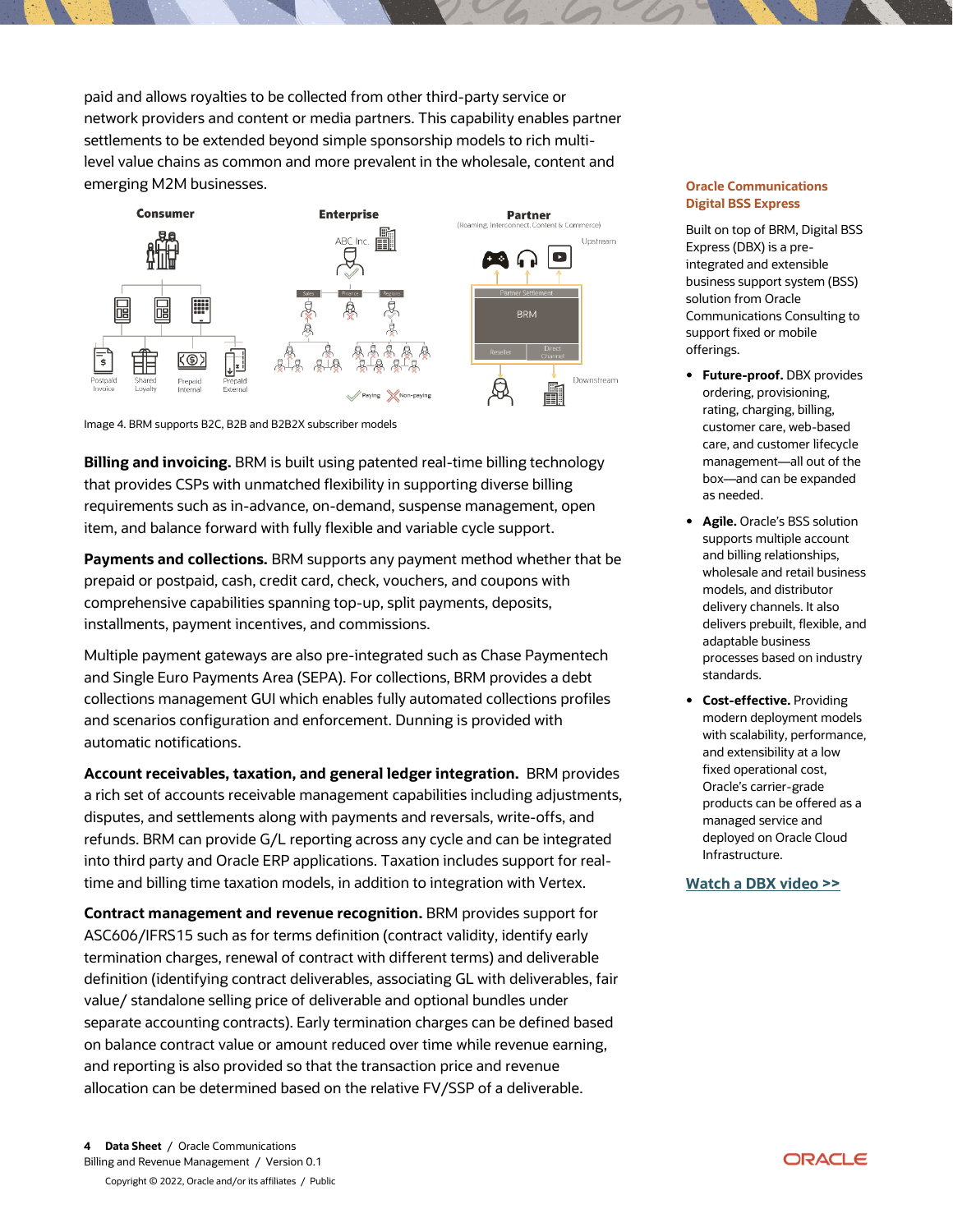## **Revenue analysis**

*Revenue analysis involves understanding the revenue relationships with customers and partners which improves the ability to serve their overall needs.* 

BRM provides revenue analysis across the entire revenue management lifecycle. It has built-in audit processes to safeguard against revenue leakage and data consistency and ensures all transactions are conducted with the fullest possible control, integrity, and completeness.

### **Customer care**

**Account and billing care client.** A UI is provided to easily access subscriber information and quickly resolve billing inquiries. It is a modern web-based application to manage billing, payments, and accounts receivable for customer accounts.



Image 5. BRM provides modern, web-based and user-friendly clients for billing care and business operations

## **Financial reporting**

**Billing operation reports and insight.** BRM's Business Operations Center is a modern, web-based client to enable the creation, scheduling and viewing of results for operations related to billing, payment collection, invoicing, GL reporting, product catalog synchronization, and refunds. Using Business Operations Center, service providers can view key job metrics related to bills processed, payments collected, invoices and GL reports.

Business Operations center can also show business trends based on data generated by the preceding operations for example billed revenue, payments received, accounts receivable, and the number of active and inactive accounts that have subscribed to any service. Regular schedules can be set on a daily/weekly and monthly basis in addition to one-off, immediate or prescheduled jobs.

**Business intelligence and analytics**. Revenue analysis reports can be generated to make informed decisions to optimize service offerings. This helps maximize revenue and minimize loss associated with fraud, bad debt and revenue drain.

## **Modular and extensible by design**

Oracle uses TM Forum Open APIs and ODA so that its products can communicate seamlessly and efficiently. BRM includes a REST API for balance

#### **Accelerate your digital business with Oracle**

Together with Oracle's AIpowered Digital Experience for Communications (DX4C), BRM plays a key role in monetizing differentiated offers as part of a full concept to cash to care solution.

- **Design, launch and acquire.** Analyze your prospects' digital identity and signals and quickly launch offers to the right customers on the right channels at the right moments
- **Omnichannel commerce and care.** Enable your customers to buy services and resolve questions via assisted and digital channels, web and mobile in-app engagement, billing visibility and control and proactive support
- **Orchestrate and monetize.**  Dynamically orchestrate orders and monetize any business model

[Learn more about DX4C >>](https://www.oracle.com/uk/cx/industry/digital-experience/)